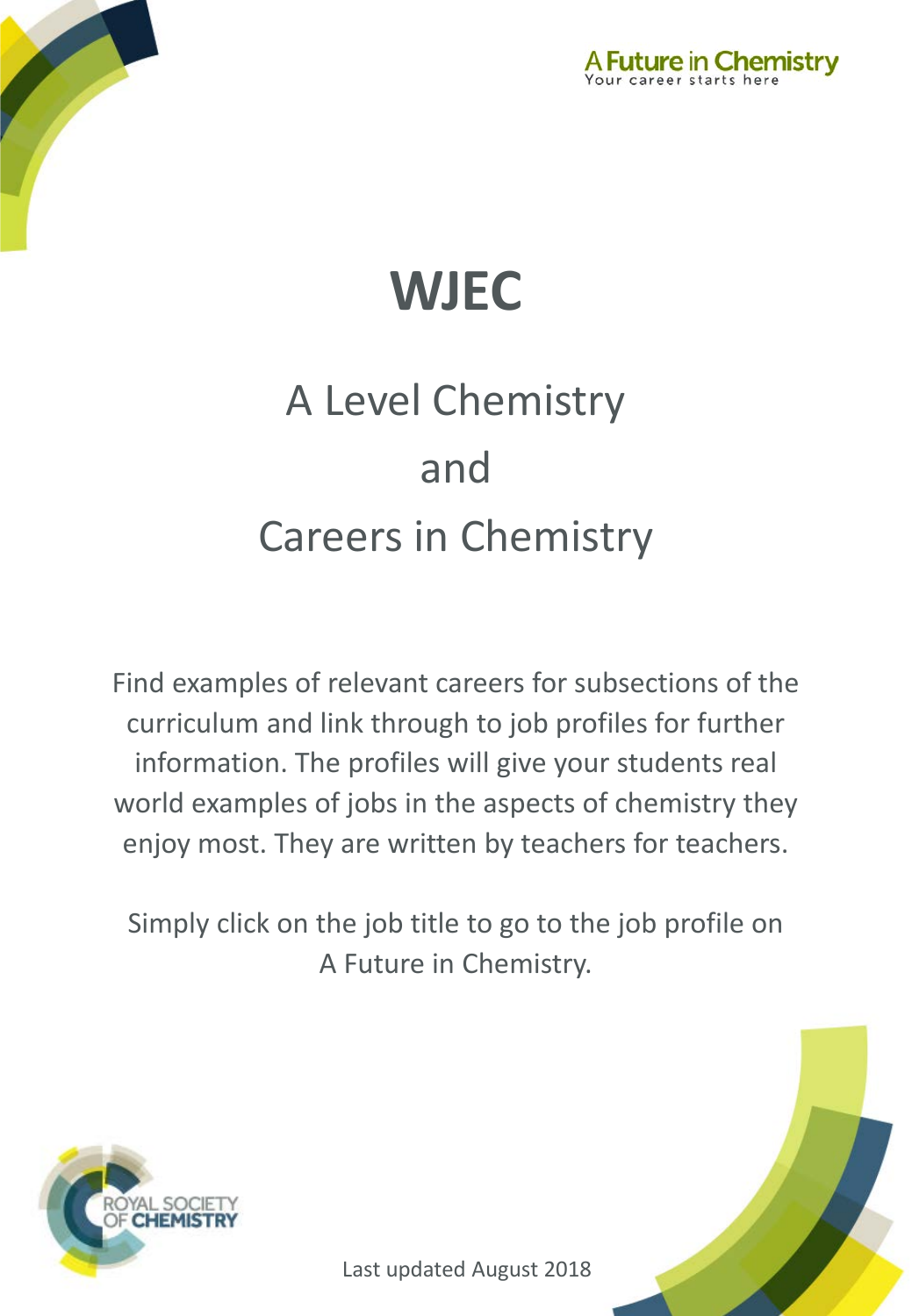

## A Level Chemistry and Careers in Chemistry 1 of 4

### **AS Unit 1 – The Language of Chemistry, Structure of Matter**

#### 1.4 Bonding

- › [Cancer Researcher and Science](http://www.rsc.org/careers/future/cancer-researcher-and-science-communicator)  Communicator
- › [Research Fellow](http://www.rsc.org/careers/future/research-fellow)
- › [Postdoctoral Research Associate](http://www.rsc.org/careers/future/postdoctoral-research-associate)
- 1.5 Solid Structures
- › [Postdoctoral Research Associate](http://www.rsc.org/careers/future/postdoctoral-research-associate)

### **AS Unit 2 – Energy, Rate and Chemistry of Carbon Compounds**

\_\_\_\_\_\_\_\_\_\_\_\_\_\_\_\_\_\_\_\_\_\_\_\_\_\_\_\_\_\_\_\_\_\_\_\_\_\_\_\_\_\_\_\_\_\_\_\_\_\_\_\_\_\_\_\_\_\_\_\_\_\_\_\_\_\_\_

#### 2.1 Thermochemistry

- › [Chief Chemist](http://www.rsc.org/careers/future/chief-chemist)
- › [PhD Student](http://www.rsc.org/careers/future/phd-student)
- › [Project Leader in Enhanced](http://www.rsc.org/careers/future/project-leader-enhanced-experimentation)  Experimentation
- › [Scientist, Engineer and Science](http://www.rsc.org/careers/future/scientist-engineer-and-science-communicator)  Communicator





Last updated August 2018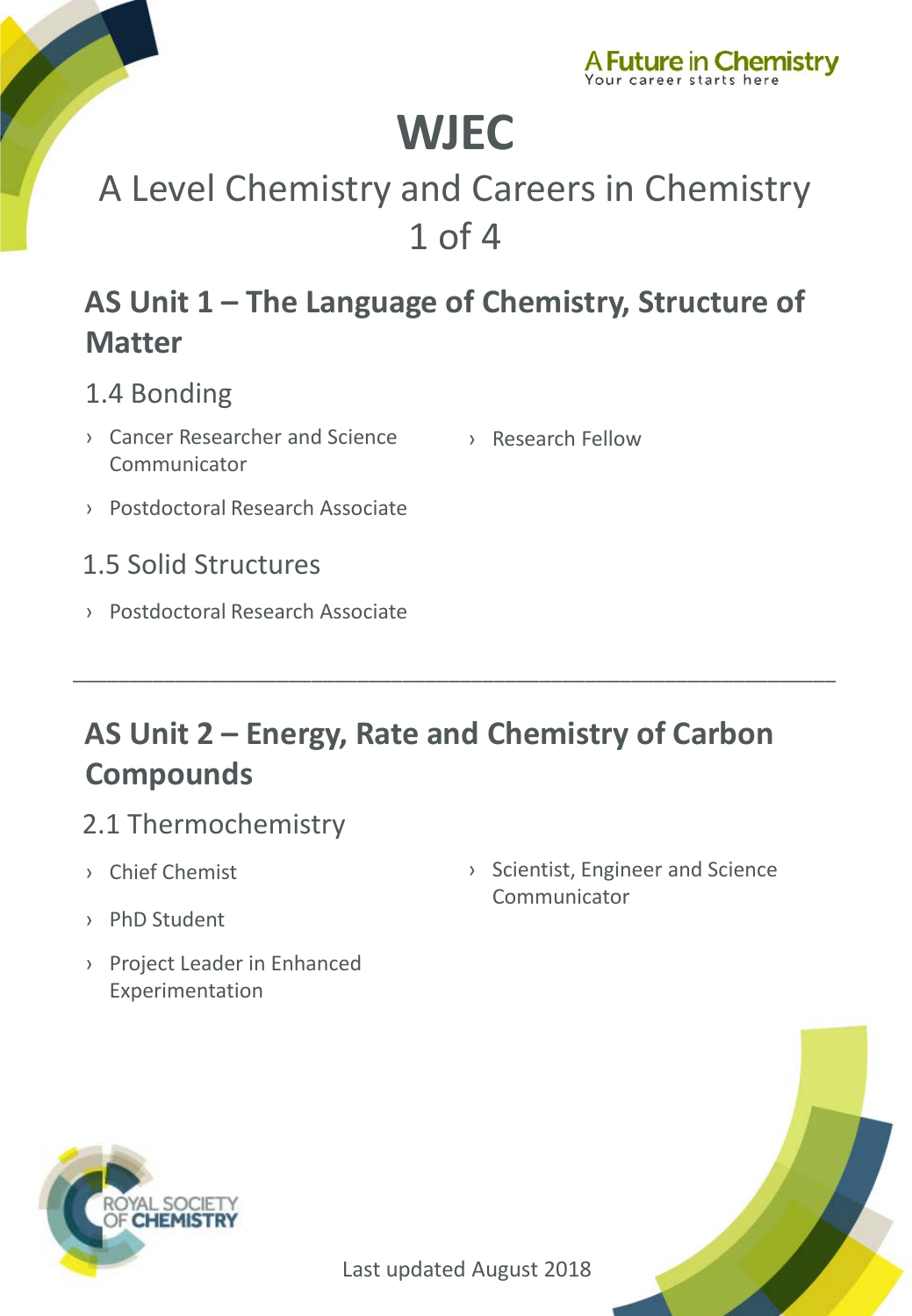

## A Level Chemistry and Careers in Chemistry 2 of 4

### **AS Unit 2 – Energy, Rate and Chemistry of Carbon Compounds**

#### 2.5 Hydrocarbons

- › [Project Leader in Enhanced](http://www.rsc.org/careers/future/project-leader-enhanced-experimentation)  Experimentation
- › [Vice President of Research and](http://www.rsc.org/careers/future/vice-president-research-and-development)  Development
- › [Sustainability Consultant](http://www.rsc.org/careers/future/sustainability-consultant)

#### 2.7 Alcohols and Carboxylic Acids

› [Forensic Scientist](http://www.rsc.org/careers/future/forensic-scientist)

#### 2.8 Instrumental Analysis

- › [Advanced Apprentice –](http://www.rsc.org/careers/future/advanced-apprentice-forensics) Forensics
- › [Analytical Scientist](http://www.rsc.org/careers/future/analytical-scientist)
- › [Assistant Analysis, Drug Control](http://www.rsc.org/careers/future/assistant-analyst-drug-control-centre)  Centre
- › [Associate Researcher](http://www.rsc.org/careers/future/associate-researcher)
- › [Astrochemist](http://www.rsc.org/careers/future/astrochemist)
- › [Atmospheric Chemist](http://www.rsc.org/careers/future/atmospheric-chemistry-researcher)
- › [Chemical Industrial Placement](http://www.rsc.org/careers/future/chemical-industrial-placement)
- › [Director of IRC in Biomedical](http://www.rsc.org/careers/future/director-irc-biomedical-materials)  **Materials**
- › [Environmental Chemist](http://www.rsc.org/careers/future/environmental-chemist)
- › [Forensic Scientist](http://www.rsc.org/careers/future/forensic-scientist)
- › [Household Goods Scientist](http://www.rsc.org/careers/future/household-goods-senior-scientist)
- › [Quality Assurance Chemist](http://www.rsc.org/careers/future/quality-assurance-chemist)
- › [Registered Scientist](http://www.rsc.org/careers/future/registered-scientist)
- › [Scientific Associate, NMR](http://www.rsc.org/careers/future/scientific-associate-nmr-spectroscopy) Spectroscopy
- › [Senior Analytical Systems](http://www.rsc.org/careers/future/senior-analytical-systems-technician)  Technician
- › [Sports Scientist](http://www.rsc.org/careers/future/senior-sports-scientist)



Last updated August 2018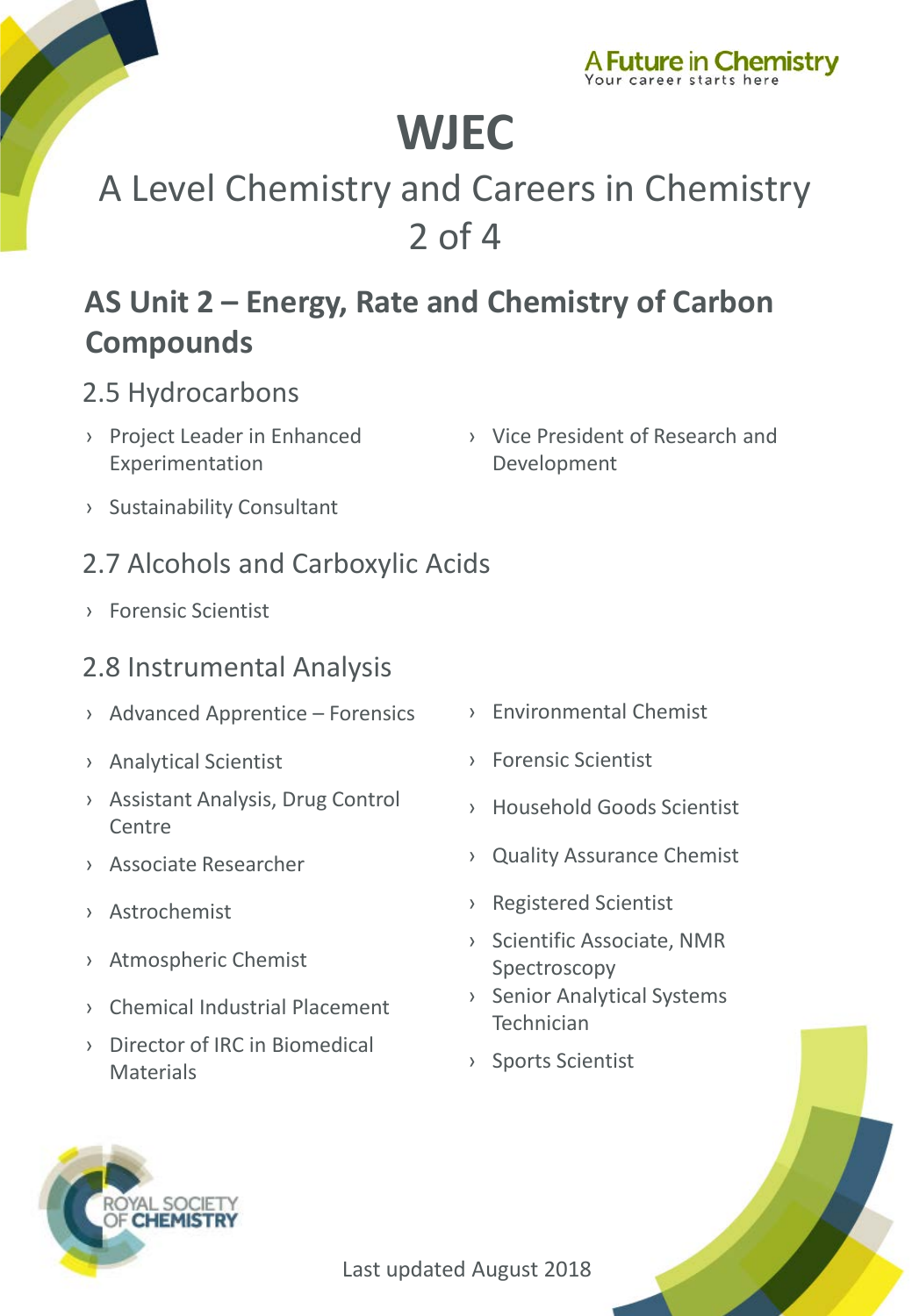

## A Level Chemistry and Careers in Chemistry 3 of 4

### **A2 Unit 3 – Physical and Inorganic Chemistry**

- 3.1 Redox and Standard Electrode Potential
- › [Patent Attorney](http://www.rsc.org/careers/future/patent-attorney)
- 3.4 Chemistry of the d-Block Transition Metals
- › [Project Manager](http://www.rsc.org/careers/future/project-manager)
- 3.6 Enthalpy Changes for Solids and Solutions
- › [Chief Chemist](http://www.rsc.org/careers/future/chief-chemist)

› [Project Leader in Enhanced](http://www.rsc.org/careers/future/project-leader-enhanced-experimentation)  Experimentation

- › [PhD Student](http://www.rsc.org/careers/future/phd-student)
- 3.9 Acid-base Equilibria
- › [Quality Assurance Chemist](http://www.rsc.org/careers/future/quality-assurance-chemist)

### **A2 Unit 4 – Organic Chemistry and Analysis**

\_\_\_\_\_\_\_\_\_\_\_\_\_\_\_\_\_\_\_\_\_\_\_\_\_\_\_\_\_\_\_\_\_\_\_\_\_\_\_\_\_\_\_\_\_\_\_\_\_\_\_\_\_\_\_\_\_\_\_\_\_\_\_\_\_\_\_

- 4.4 Aldehydes and Ketones
- › Flavour [Chemist & Innovation Director](http://www.rsc.org/careers/future/flavourist-innovation-director)
- 4.5 Carboxylic Acids and their Derivatives
- › Flavour [Chemist & Innovation Director](http://www.rsc.org/careers/future/flavourist-innovation-director)